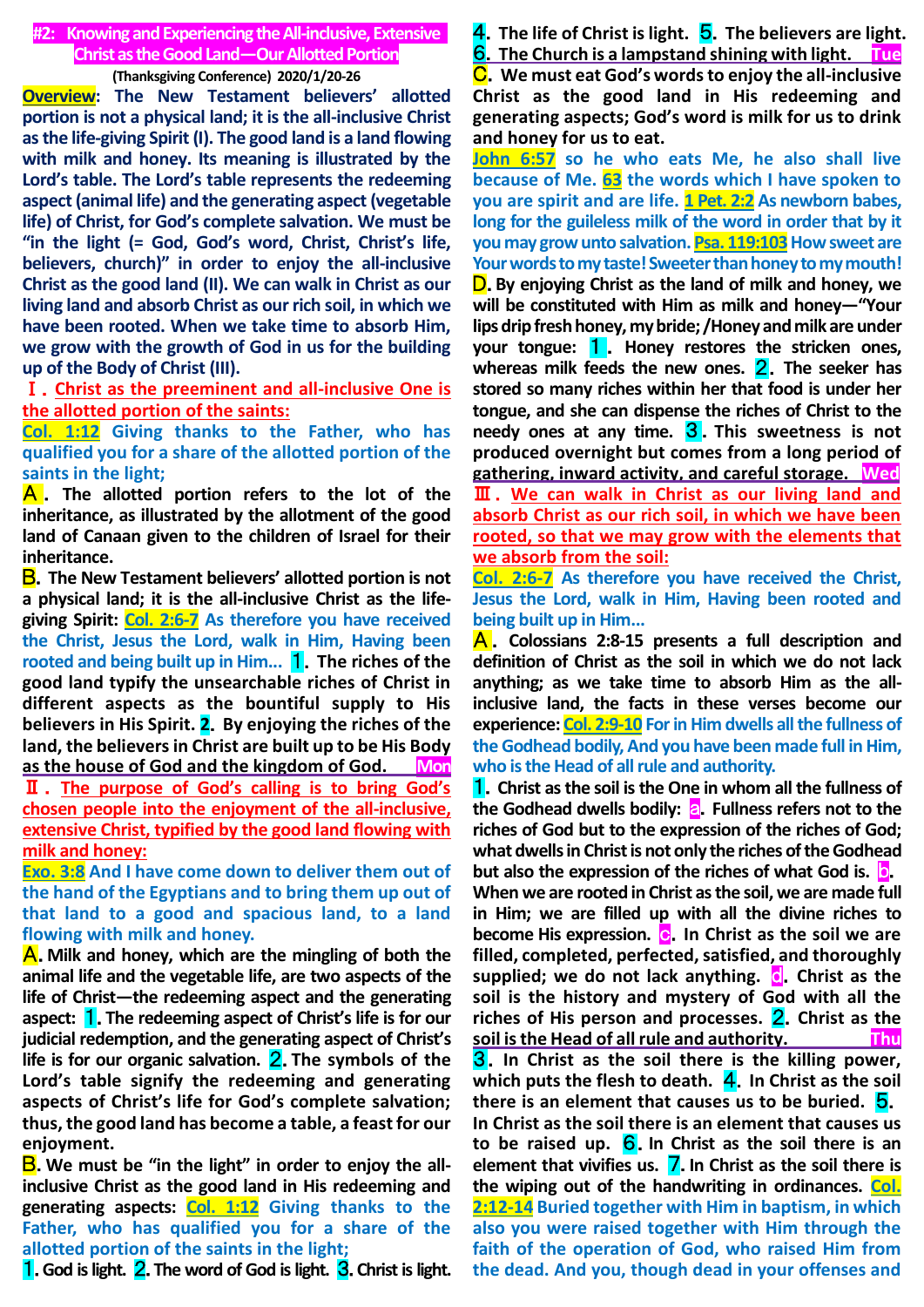**in the uncircumcision of your flesh, He made alive together with Him, having forgiven us all our offenses; Wiping out the handwriting in ordinances, which was against us… and He has taken it out of the way, nailing it to the cross. Fri**

8.**In Christ as the soil there is the victory over the evil spirits in the atmosphere. Col. 2:15 Stripping off the rulers and the authorities, He made a display of them openly, triumphing over them in it.**

B.**We must take time to enjoy the Lord as the all-inclusive land so that all the elements of Christ as the rich soil may be absorbed into us for us to be made full in Him in our experience:** 1.**If we would absorb the riches of Christ as the soil, we need to have tender, new roots.** 2.**We need to forget our situation, our condition, our failures, and our weaknesses and simply take time to absorb the Lord; as we take time to absorb Him, we grow with the growth of God in us for the building up of the Body of Christ. Col. 2:7 Having been rooted and being built up in Him, and being established in the faith even as you were taught, abounding in thanksgiving. Sat**

# **Crucial Point**⑴**:Enjoy the all-inclusive Christ as the allotted portion in the light**

**OL1:The allotted portion refers to the lot of the inheritance, as illustrated by the allotment of the good land of Canaan given to the children of Israel for their inheritance.OL2: We must be "in the light" in order to enjoy the all-inclusive Christ**:⑴**God is light,** ⑵**The word of God is light,**  $(3)$ **Christ is light,**  $(4)$ **The life of Christ is light,**  $\overline{(5)}$ **The believers are light,**  $\overline{(6)}$ **The church is a lampstand shining with light. Col. 1:12 Giving thanks to the Father, who has qualified you for a share of the allotted portion of the saints in the light;**

**Christ, our portion, is to be enjoyed by us in the light. In John 8:12 the Lord Jesus said that He is the light of the world and that whoever follows Him will not walk in darkness, but have the light of life. However, if we do not follow Him as the light, we shall be in darkness.** 

**First John 1:5 says that God is light. He alone is the source of light. The Word of God, Christ, the life of Christ, the believers, and the church can all be light because they have God as their source.**

**Psalm 119:105 says that the Word of God is a lamp to our feet and a light to our path, and 119:130 says that the opening of God's words gives light. The Word of God is light because it contains God....The source of the Bible is God, and God is light. Therefore, the words of the Bible are the shining of light.** 

# **For young working saints and graduate students**

**As young working saints or graduate school students, please realize that Christ typified by the good land is your allotted portion. You must thank God for His portion to enjoy this wonderful good land, Christ.**

**To enjoy this allotment, you need to be in the light. God is light. Moreover, Christ, the life of Christ, God's word, the believers and the church are light. Thus for you to be in the light, please call on the name of the Lord Jesus, read the Lord's word, fellowship with the Lord and brothers and sisters and join the Lord's day church meeting and prayer**  **meetings. Then you can remain in the light.** 

**The worldly people join some self-development trainings to gain light, the good trainings usually cost a lot because they are consecutive, or invest a good amount of money to form and maintain a good range of personal connections with the outstanding people. These can be some help but they are not light. Hallelujah! The church life is full of the contact with God as light, God's word, Christ, the life of Christ, the believers and the church as the Body of Christ. May the Lord open your eyes to see this wonderful church life and grant you the spirit of wisdom and revelation and take away the veil of your concept and cause you to realize the excellency of the church life which is full of light! Once you remain in the light, you can experience the bountiful riches of Christ in your practical living (school life or business life). That is to experience Christ as all you need such as your wisdom, energy, driving force, insight, perseverance, the ability to bring things together and harmonizing ability. The secret is to remain in the church life and remain in the light. A brother's testimony** : **I can testify concerning the changing of my job, that church life is full of light and it helped me to walk properly. When I was working at Japanese subsidiary of one of the world largest American consumer goods and drug company, the U.S. head office suddenly decided to sell their pharmaceutical department which had high profit margin. It was such a sudden change of direction since the company had been hiring aggressively the experienced personnel in the pharmaceutical field. The employees of the pharmaceutical department were greatly troubled and forced to move to the department of consumer goods or change jobs. My seniors who had their strong connection to the outstanding people in the pharmaceutical field kindly offered various job opportunity for me. But I did not depend on them, rather under the Lord's leading through prayers and fellowship of the brothers and sisters, I started to work for one American medical device manufacturer. My former colleagues applauded me saying I was most successful in changing job during this whole change. Thank the Lord. This change of the job was the best in the aspect of salary and also in the aspect of my carrier. At that time, there was no one in the church life who had experience in business of this pharmaceutical and medical device field, so apparently it seemed useless to ask the brothers and sisters to fellowship and pray about this matter. However, the Lord's leading in the church life was far more excellent than depending on the connection in business world. Prayer**:**"Oh Lord Jesus, the church life is full of God as** 

**light, the life of Christ, brothers and sisters and the reality of the Body of Christ. Hallelujah! To participate in Christ's riches which include everything, I will remain in the light, remain in the church life. I give my whole life to the Lord. Let me continue experiencing allinclusive Christ which is my allotted portion, in the light together with the brothers and sisters for my whole life. Crucial Poin**t⑵**: Store up milk and honey under the tongue to dispense Christ's riches to the weak ones and immature ones**

**OL1: The purpose of God's calling is to bring God's**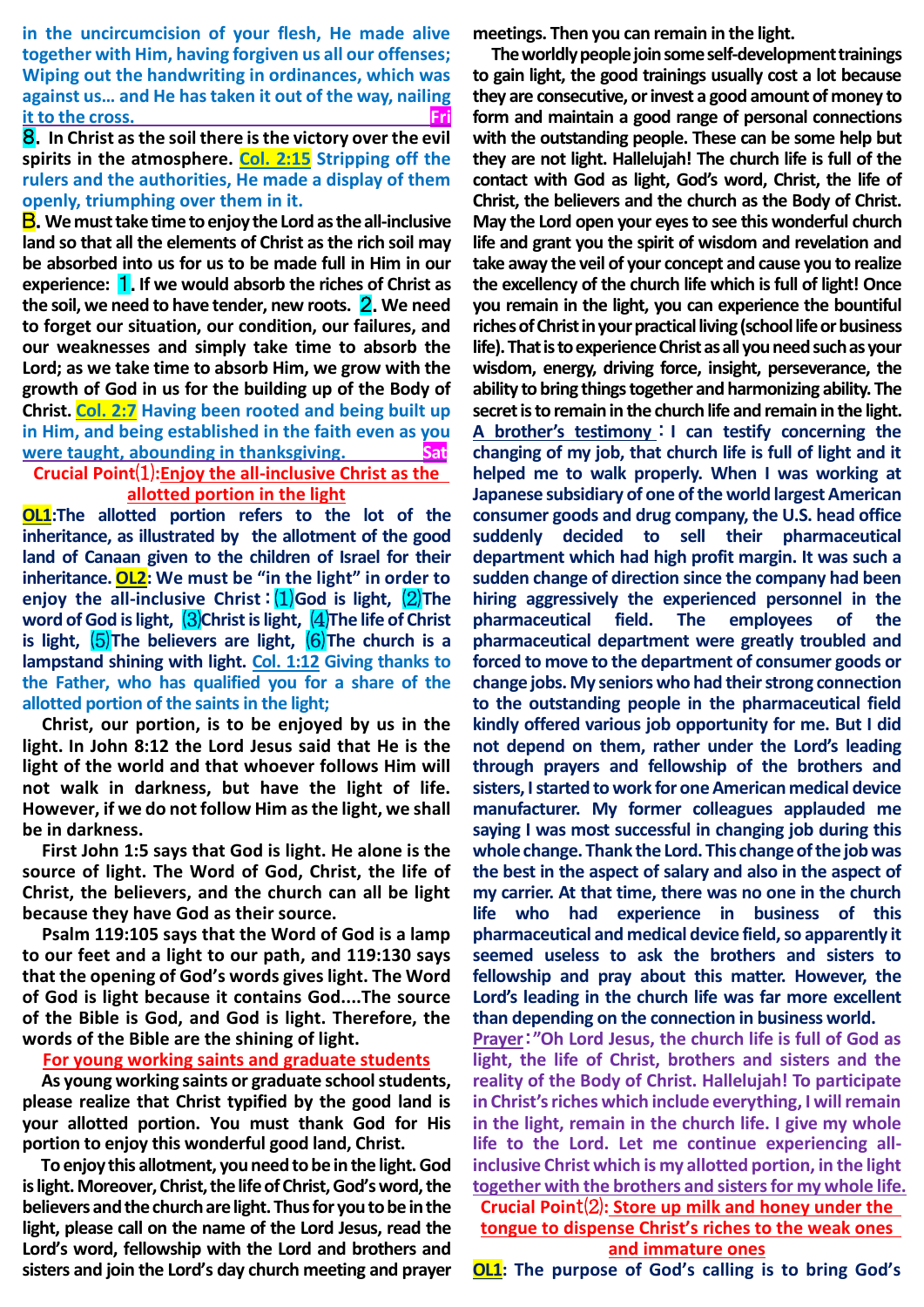**chosen people into the enjoyment of the all-inclusive, extensive Christ, typified by the good land flowing with milk and honey. OL2:Milk and honey, which are the mingling of both the animal life and the vegetable life, are two aspects of the life of Christ—the redeeming aspect and the generating aspect**

**OL3: The symbols of the Lord's table signify the redeeming and generating aspects of Christ's life for God's complete salvation; thus, the good land has become a table, a feast for our enjoyment**

**OL4: Honey restores the stricken ones, whereas milk feeds the new ones. The seeker has stored so many riches within her that food is under her tongue, and she can dispense the riches of Christ to the needy ones at any time. OL5: This sweetness is not produced overnight but comes from a long period of gathering, inward activity, and careful storage.** 

 **Song of Songs 4:11 says, "Your lips drip fresh honey, my bride; /Honey and milk are under your tongue; / And the fragrance of your garments / Is like the fragrance of Lebanon."... No human or natural smell can be compared to the fragrance that emanates from the maiden. This naturally makes her lips drop as the honeycomb. Honey is sweet, and it restores the stricken ones. But this sweetness is not produced overnight. It comes from a long period of gathering, inward activity, and careful storage. This is the unique possession of one who is taught by God. From the mouth of the maiden issue forth sweet and refreshing words, not gossip, jokes, or rash words. Her words are not outbursts of torrents, but drops of honey from the honeycomb. This is the slowest kind of dripping. Some people have the urge to speak; their words are like the babbling of brooks. Even when they speak about spiritual things, the way they speak shows that they have not passed through the deeper work of grace. In this verse we can notice not only her lips slowly dropping sweet honey, but the things that are stored within her. "Honey and milk are under your tongue." The top of the tongue is where man takes in food, whereas under the tongue is where man stores food. This means that she has stored up these things; there are riches within her. She has more than enough food. Honey restores the weak ones, whereas milk feeds the immature ones. She has stored so many riches within her that food seems to be under her tongue, and she can dispense to the needy ones at any time.** 

#### **Application to the serving ones**

**The fact that the good land is the land of flowing milk and honey shows that the good land is rich in the animal life and vegetable life. Honey is produced by the bees gathering of honey from flowers. Milk is produced by the cow eating grass. Thus milk and honey are the mingling of the animal life and vegetable life.**

**The Lord's table of every Lord's day typifies Christ's redeeming aspect (animal life) and the producing aspect (vegetable life) and they are for God's complete salvation. Because of this, the good land has become the table, the feast for our enjoyment. Please sanctify the Lord's day** 

**every week and participate in the Lord's table. To continue this practice is indispensable for your continual enjoyment of the all-inclusive Christ for your whole life.** 

**Moreover, you as a serving one, need to store milk and honey. The fact that the Lord's seeker stored up milk and honey under her tongue are for using your tongue to speak God's word and dispense Christ according to the need of the weak ones and immature ones. For this, you need to spend time to know, experience and store the riches of Christ. Brother Lee recommended especially the leading ones who were serving in the church to spend 30 minutes every day to pursue the recovery version of the new testament with footnotes, the life studies of the Bible and the spiritual books. All the books that the Living Stream Ministry in US (English books), Taiwan Gospel Bookroom (Chinese books) and Japan Gospel Bookroom (Japanese books) have published are extremely rich. If you don't spend much time on them and continue pursuing over the long period of time, you can not finish reading nor digest them.**

**A brother's testimony: I got baptized right before I got married to my wife. After our marriage, I read through the Bible with my wife. Before, I could not understand when I listened to the talk in the church meetings, but by getting to know the Bible, I started understanding what the brothers and sisters were testifying about. When I was reading and couldn't understand some parts, I was helped by reading the footnotes. The New Testament has a lot of quotations from the Old Testament, without reading the Old Testament, we can not understand well. So reading through the Old and New Testament benefitted me a lot. Prayer**:**"Oh Lord Jesus, I pray and read not only the "Morning Nourishment" every morning, but also read the Bible according to the schedule of the Church. Moreover I store up honey and milk by reading the ministry books. That's for supply the weak ones and immature ones according to their need. May I depend on the Lord's grace to store faithfully and carefully. Amen!"**

**Crucial Point**⑶**:**

**Have intimate fellowship with the Lord, take part in the eight main nutrients in the soil with root hair.**

**OL1: We can walk in Christ as our living land and absorb Christ as our rich soil, in which we have been rooted, so that we may grow with the elements that we absorb from the soil. Col. 2:6-7 As therefore you have received the Christ, Jesus the Lord, walk in Him, Having been rooted and being built up in Him...**

**OL2:** Christ as the soil is  $(1)$ the One in whom all the **fullness of the Godhead dwells bodily.** ⑵**the Head of all rule and authority.**

In Christ as the soil  $(3)$  there is the killing power, **which puts the flesh to death.**  $\left(4\right)$  there is an element that causes us to be buried. (5)there is an element **that causes us to be raised up.** ⑹**there is an element that vivifies us.** ⑺**there is the wiping out of the handwriting in ordinances.** (8) there is the victory **over the evil spirits in the atmosphere.**

**If we would absorb the riches of Christ as the soil, we need to have tender, new roots. Do not let yourself get old, but be fresh and renewed day by day. Pray to the Lord,**